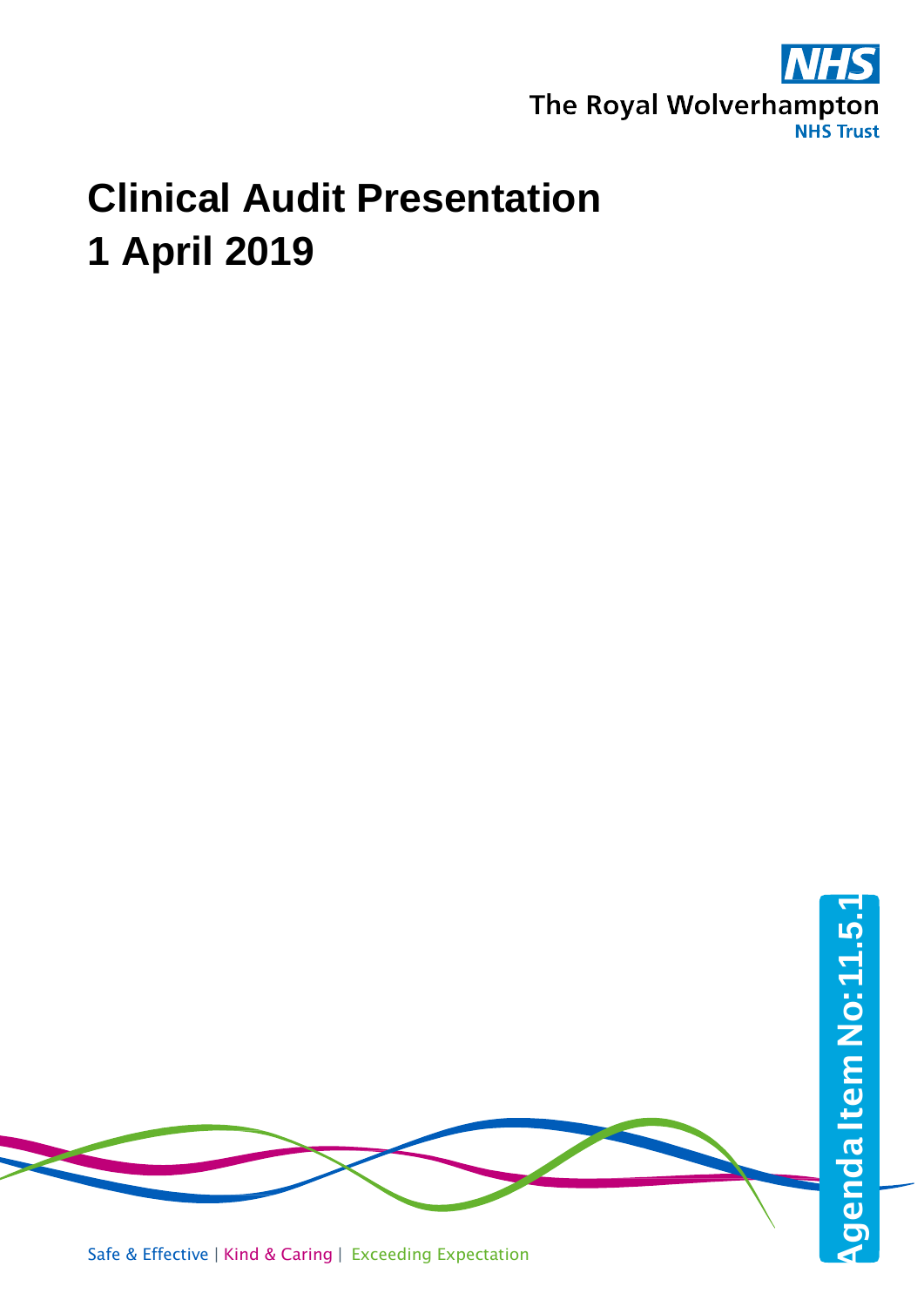# NEUTROPENIC SEPSIS - DOOR TO NEEDLE AUDIT

Nicola Robottom MSc Acute Oncology Nurse Specialist

Audit completed - September 2018

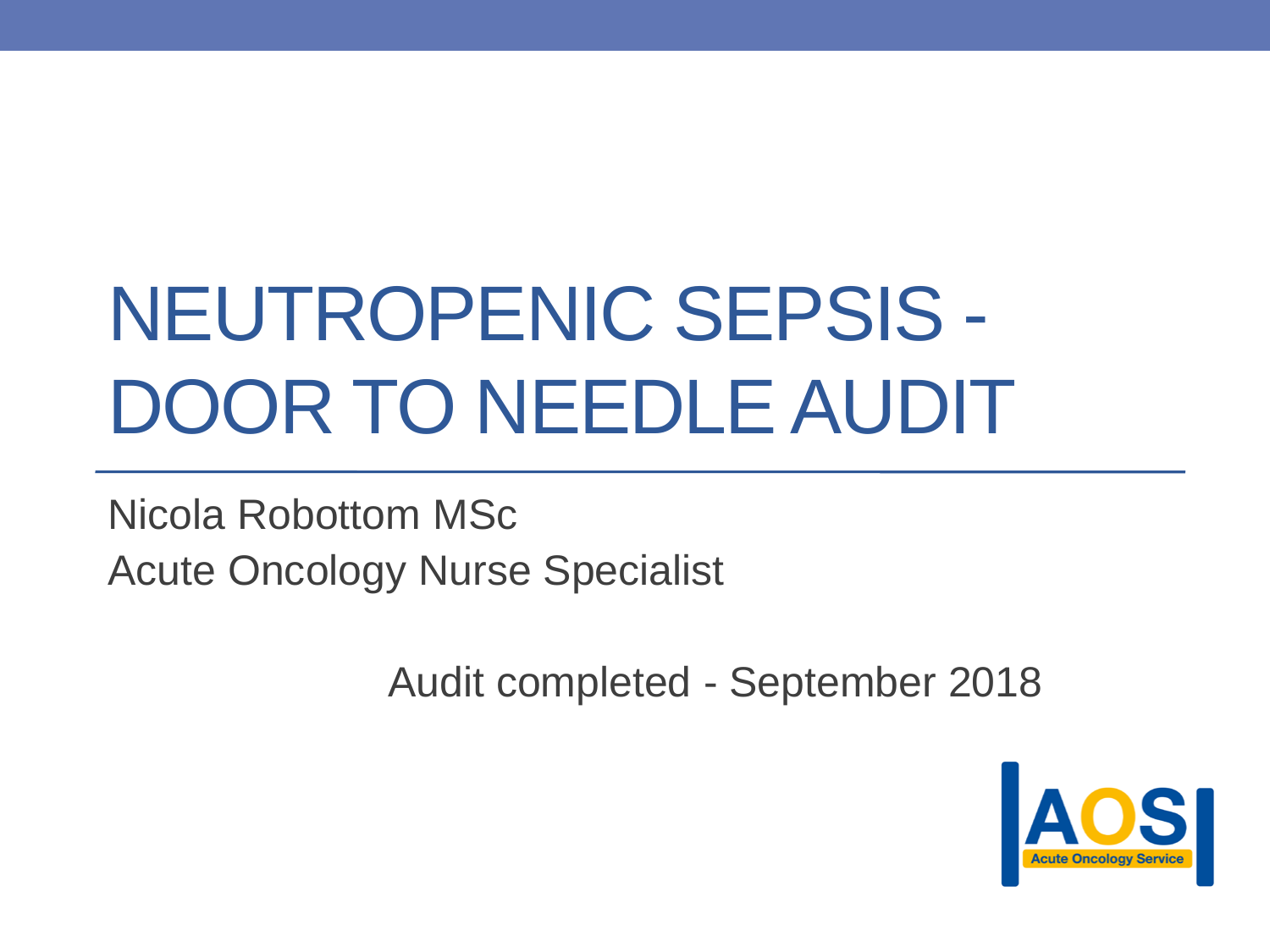### **Background**



- Neutropenic Sepsis
	- Oncological emergency mortality risk
	- *Global prevalence is unknown – lack of epidemiology data (NICE 2012)*



- Changes needed to be made to practice as we had significantly worrying "door to needle time" compliance
	- $\cdot$  2016 2.6%
	- $\cdot$  2017 8.8%
- Following 2016 audit:-
	- Placed on Directorate risk register
	- Neutropenic sepsis working group was launched (March 2017)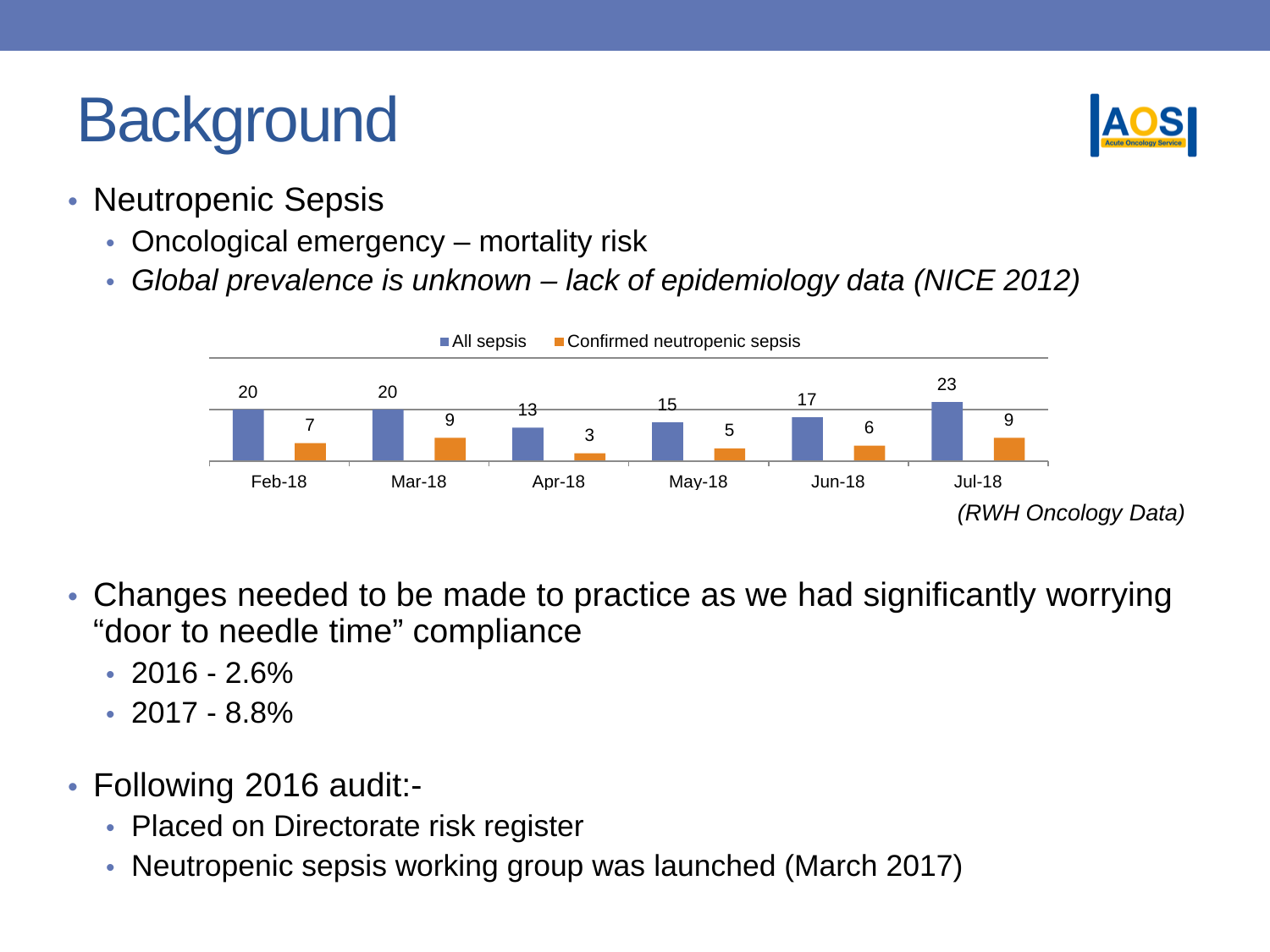## Background cont.



- 2017 Trust Agenda for Sepsis Management
	- Appointment of two Sepsis Lead Clinicians
	- Reviewing practice around sepsis for all area (In-patient/emergency portals)
	- Implementing Trust Screening Tool (Adult/Maternity/Paeds)
	- Education promotion of Sepsis throughout the organisation

#### THIS WAS PREFECT TIMING FOR US!

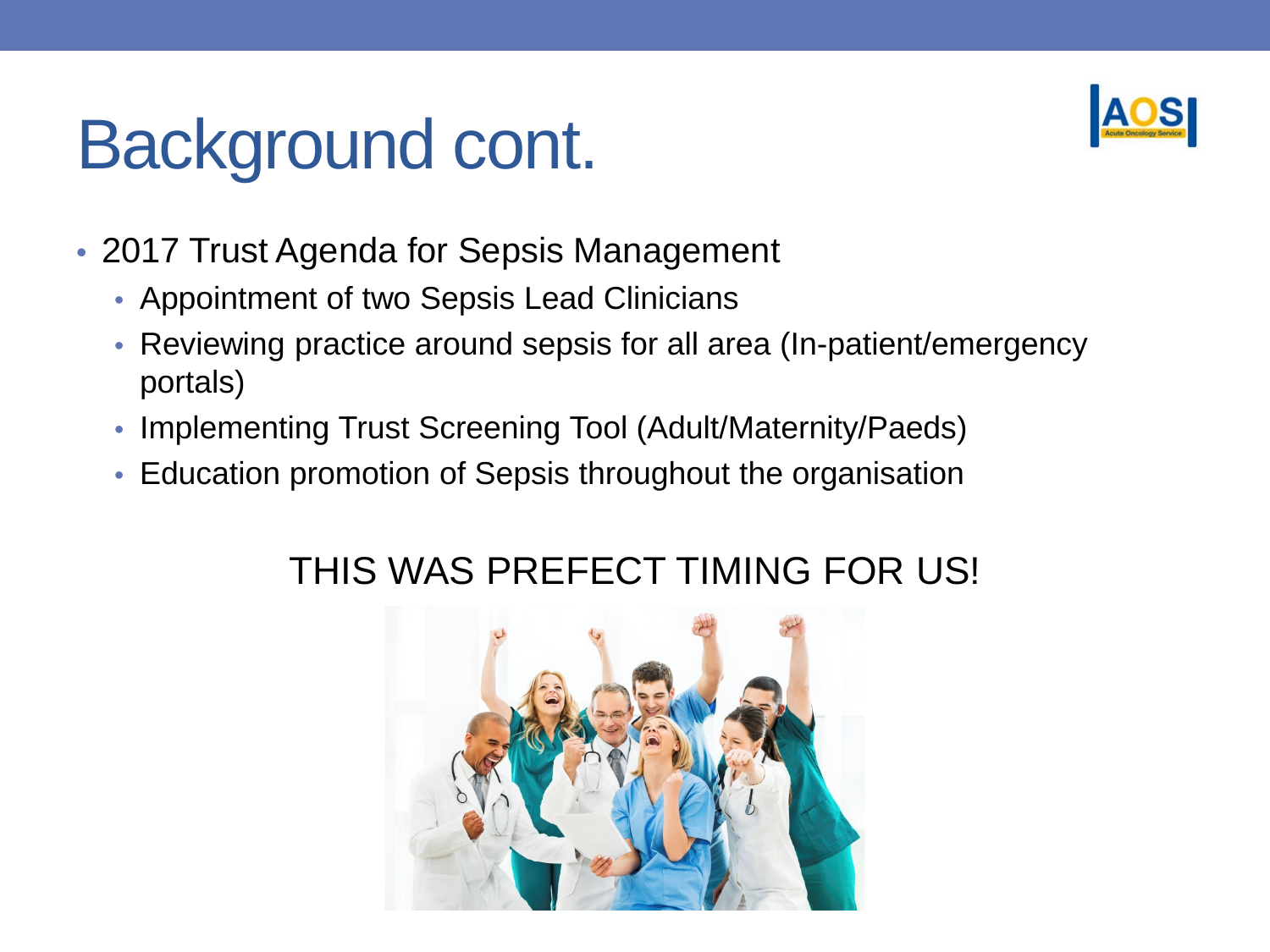# Action Plan following 2017 Audit



- Invited to attending ED sepsis work group sharing practice.
	- *Pivotal moment!! (Collaborative working)*
- Educational drive
	- E-Learning package all trained nurses within the directorate
	- Academic Meeting Medical staff (March & Sept 2017)
	- Grand Round (Oct 2017)
	- ED Nurse training (August 2017)
	- Specific inclusion at local induction training (nurses/medics)
- Implementation of Trust Adult Screening Tool
- Patient Group Directive for 1<sup>st</sup> dose antibiotic administration
- Development of competency base framework for blood culture collection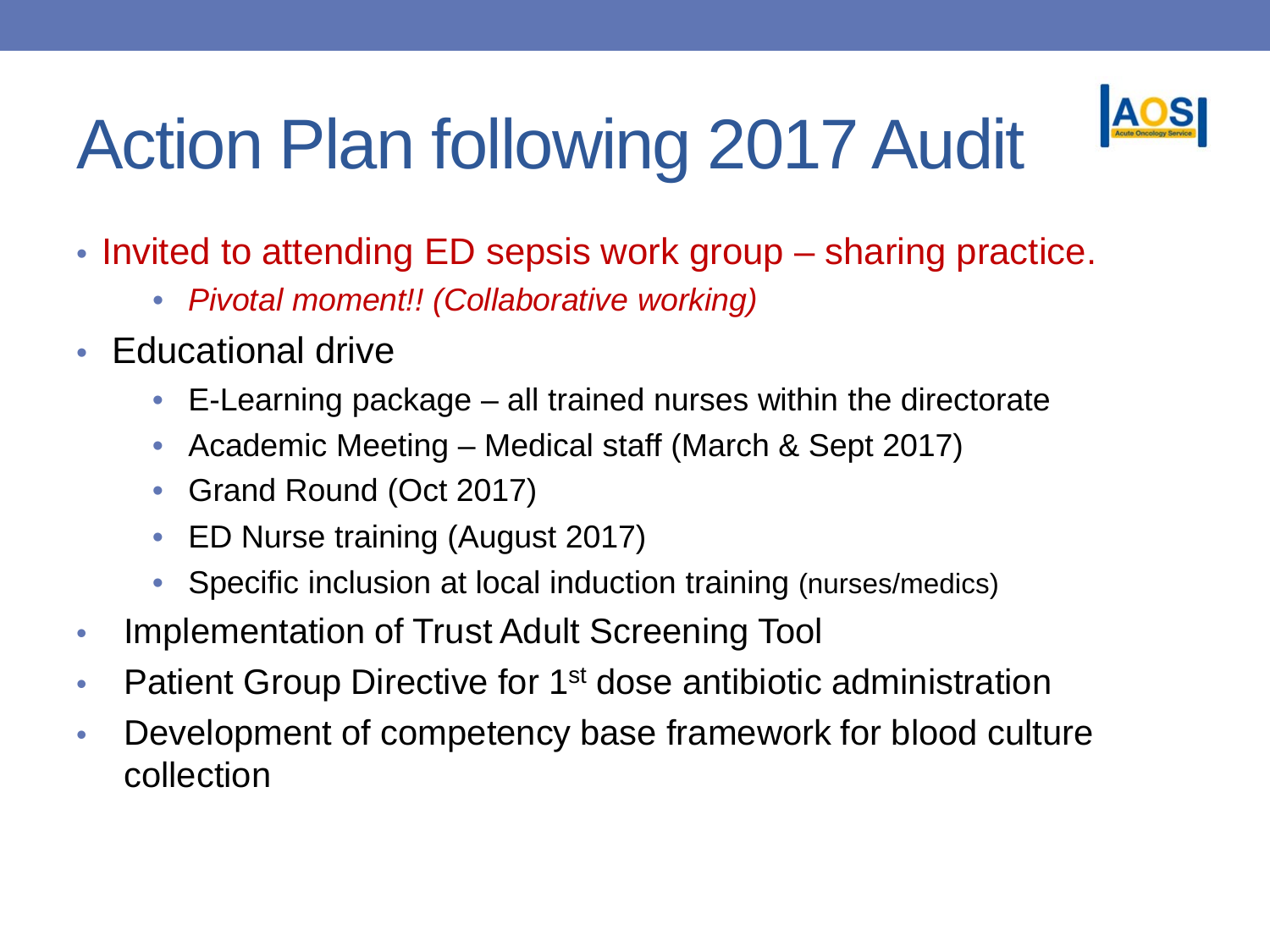## 2018 Audit - 2 Key Aims



- 1. To re-evaluate compliance for the management of neutropenic sepsis within the Trust
- 2. To evaluate changes made following 2017 audit action plan

Standards applied:-

- Trust Policy P17 Neutropenic Fever Policy
- Acute Oncology Service Quality Surveillance Programme (QPS) **Measures**
- NICE Guidance for Neutropenic Sepsis
- National SEPSIS 6 guidance
- Mortality Rates for Neutropenic Sepsis (NICE 2012)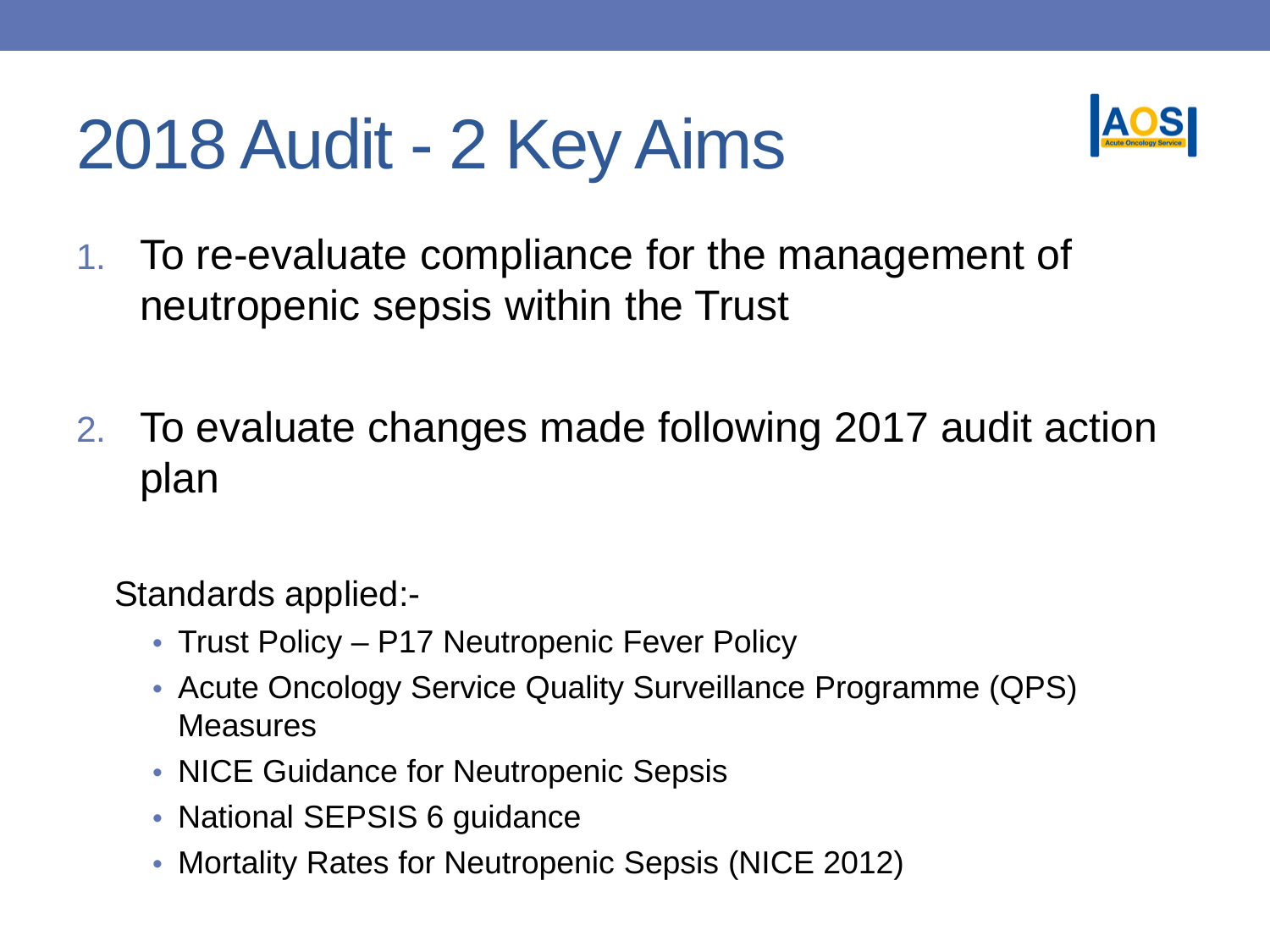### **Methods**



- Retrospective audit using an in-house designed audit template
- Audit data period of 1<sup>st</sup> February to 31<sup>st</sup> July 2018
	- 6 months of data reflecting QPS measures requirements
- Methodology
	- Cohort identified using in-house AOS database
	- Data collected by reviewing medical records (CWP), TD web results and AOS assessment log sheets
- Inclusion criteria
	- All oncology patients having received SACT within the last 6 weeks who were admitted with signs of sepsis.
	- Neutrophils < 0.5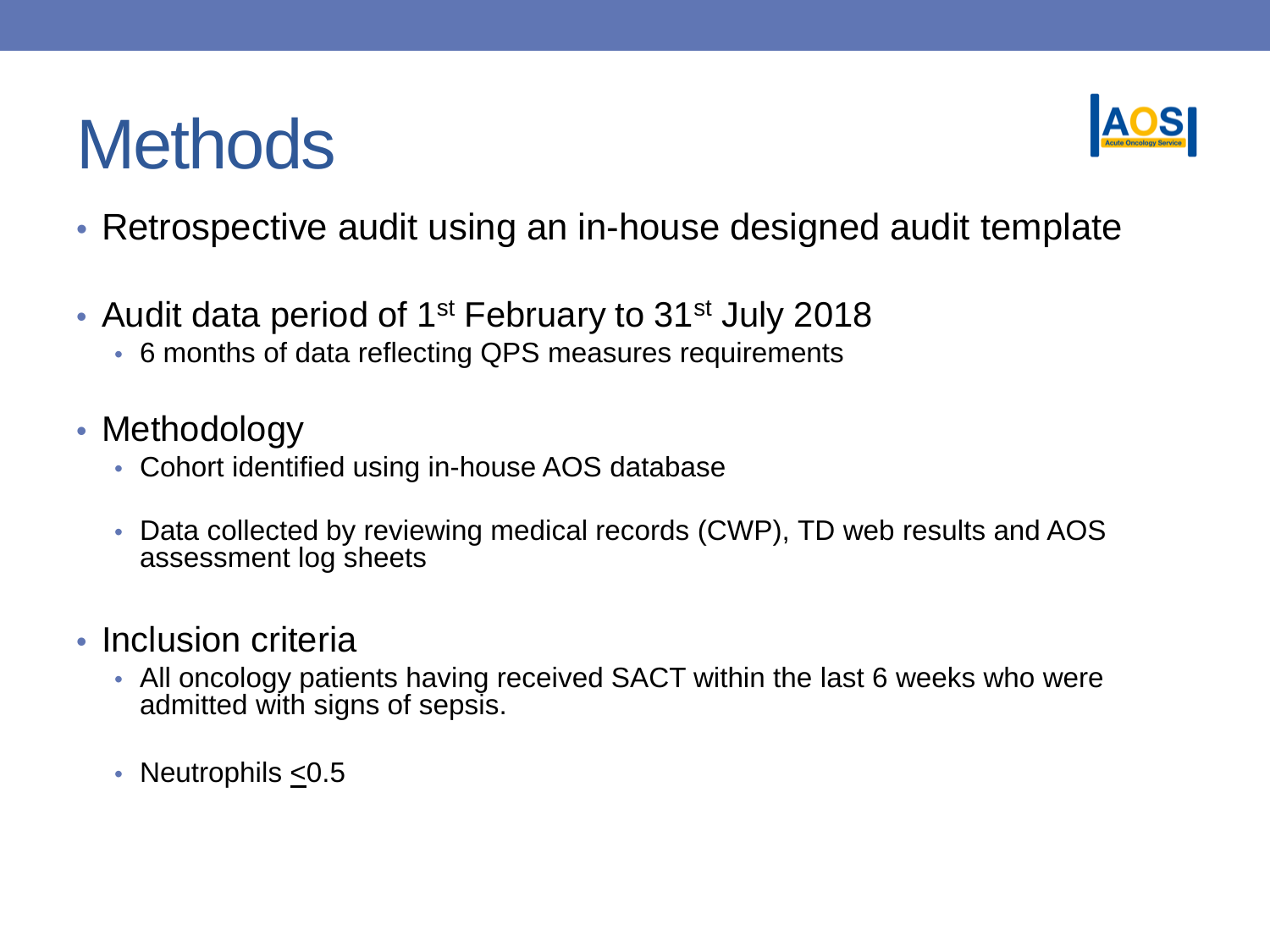

- Cohort
	- Database found 108 patients admitted having received SACT with the last 6 months who were febrile *(110 in 2017)*
	- 39 patients were found to had a ANC  $\leq$  0.5 (36%)

*(34 (31%) patients in 2017)*

|                 | 2018    | 2017                     | 2016     |
|-----------------|---------|--------------------------|----------|
| <b>Male</b>     | 9(23%)  | 13(38%)                  | 12(29%)  |
| Female          | 30(77%) | 21(62%)                  | 29 (71%) |
| <b>Mean Age</b> |         | 62 years<br>(61yrs 2017) |          |
|                 |         |                          |          |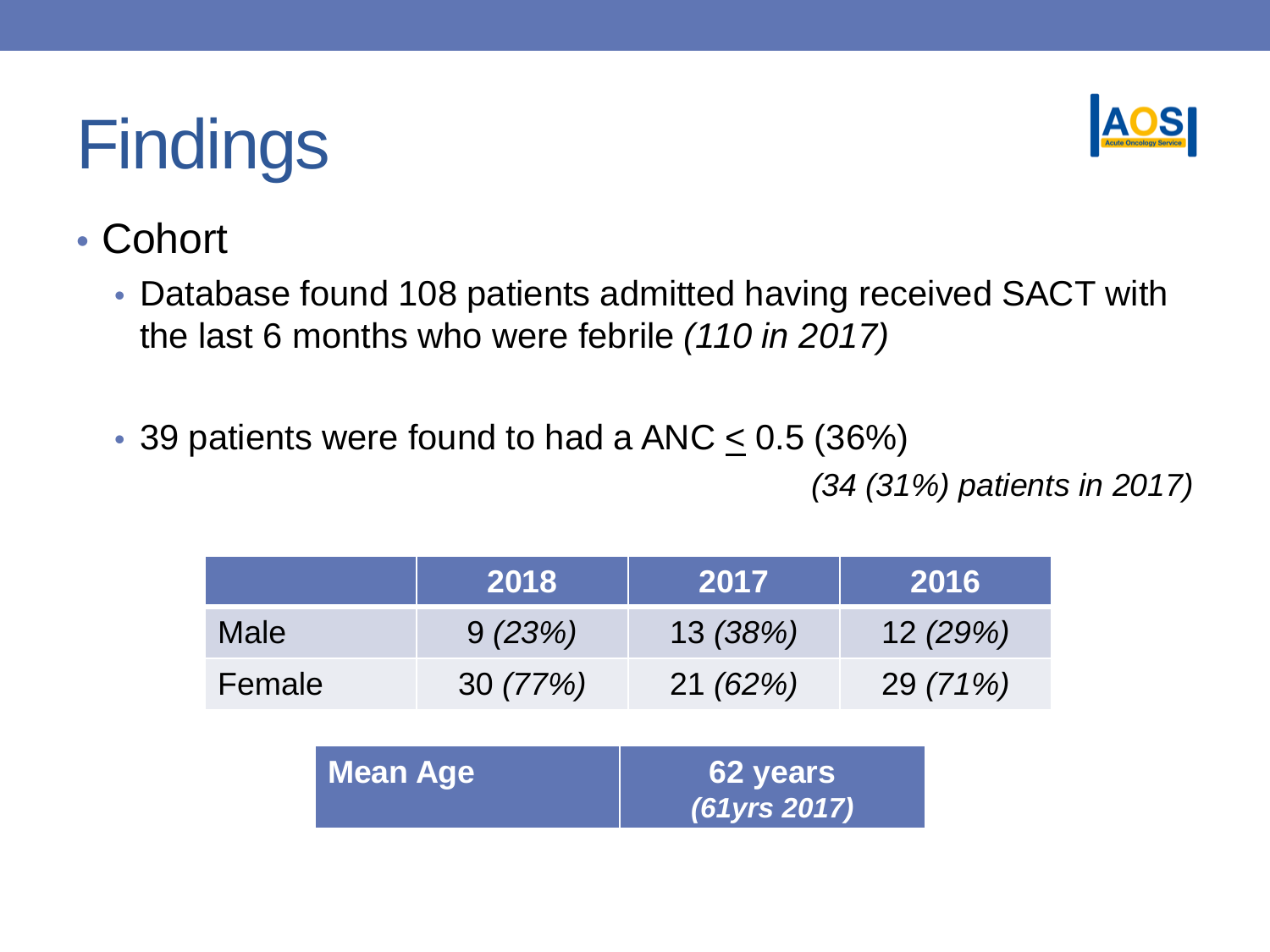



### Admission portals ED 20 (51%) Vs Durnall 19 (49%)

### 84% of patients were transferred to/cared for in an oncology bed

*(67% in 2017)*

Length of stay (median)  $=$  5 days

*(4 days in 2017)*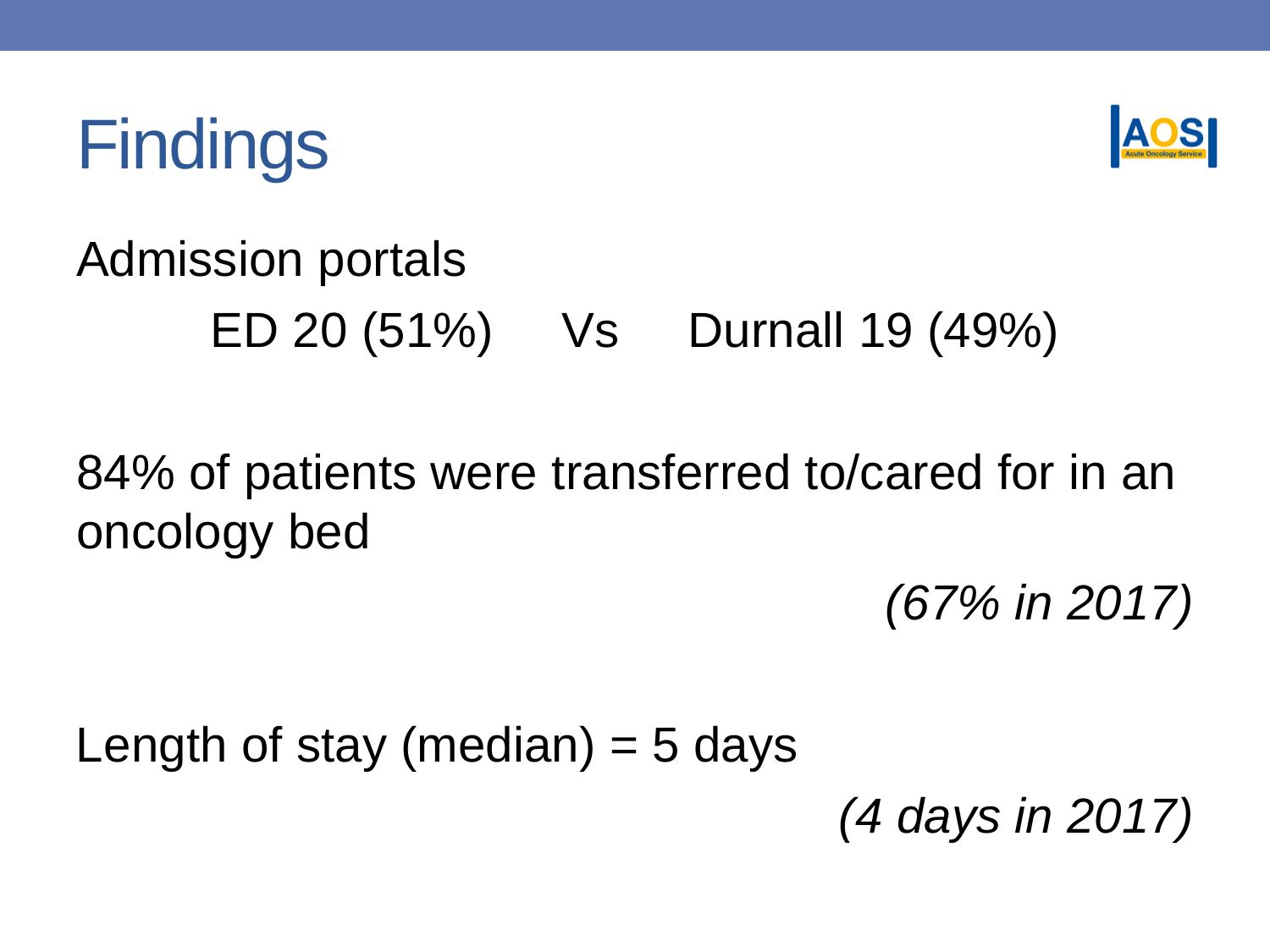Adult Sepsis Screening & Action Tool

54 % of all cases reviewed had evidence this pathway was used to screen for sepsis





#### Blood Cultures

Blood cultures taken within an hour of admission  $=$ 55%

*(20% in 2017)*

Taken prior to Abx being given  $= 76\%$ 

*(47% in 2017)*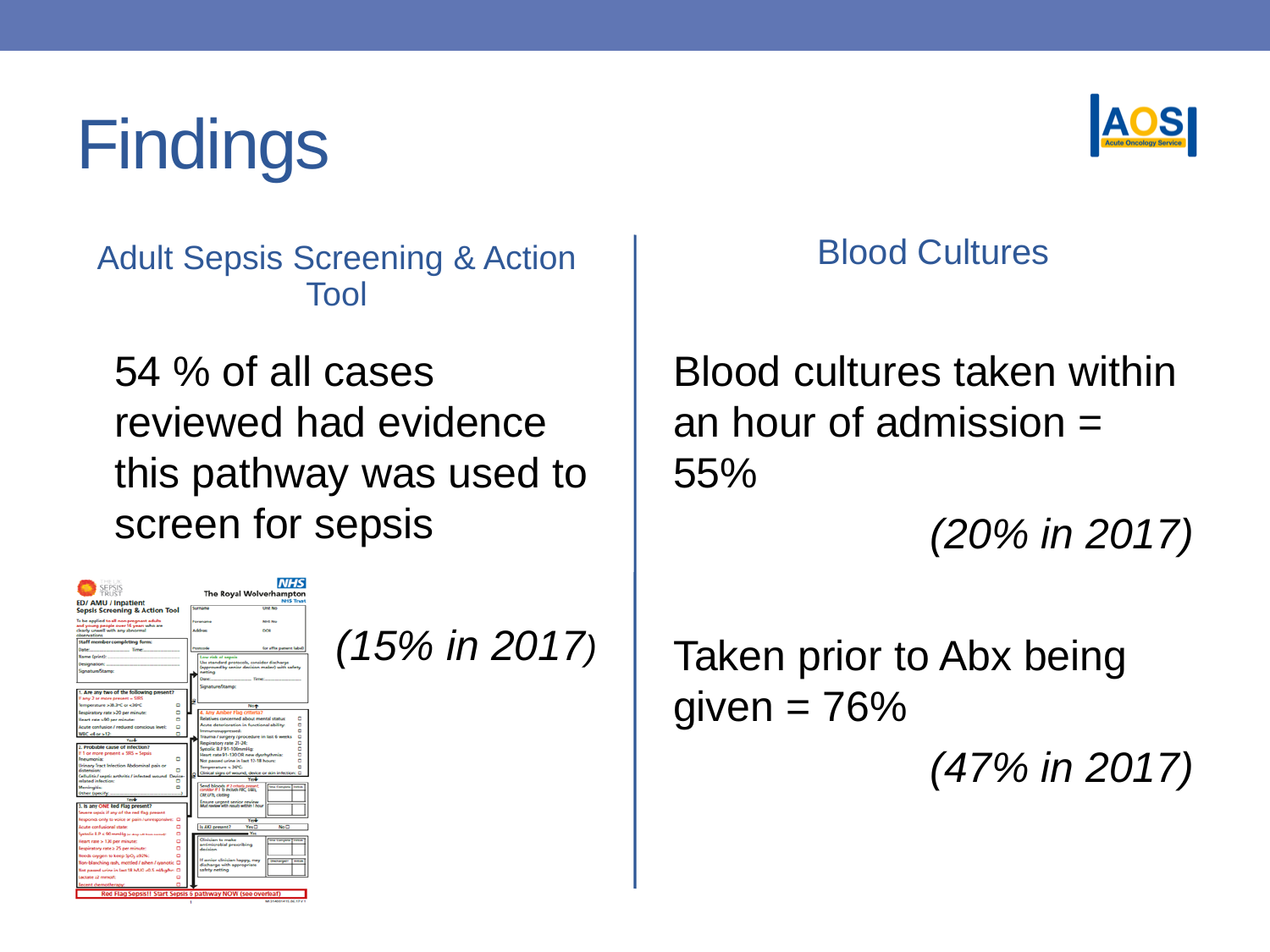

Antibiotic Prescribing

#### 41% treatment sheets had missing data.

*(Limitations of retrospective data collection)* Prescribing to Administration Times

#### Difficult to produce meaningful data

• Missing abx prescribing times

Median average time  $= 55$ mins

*(2 hours 55 mins in 2017)*

Median average time  $= 45$ mins

*(2hrs 55 mins in 2017)*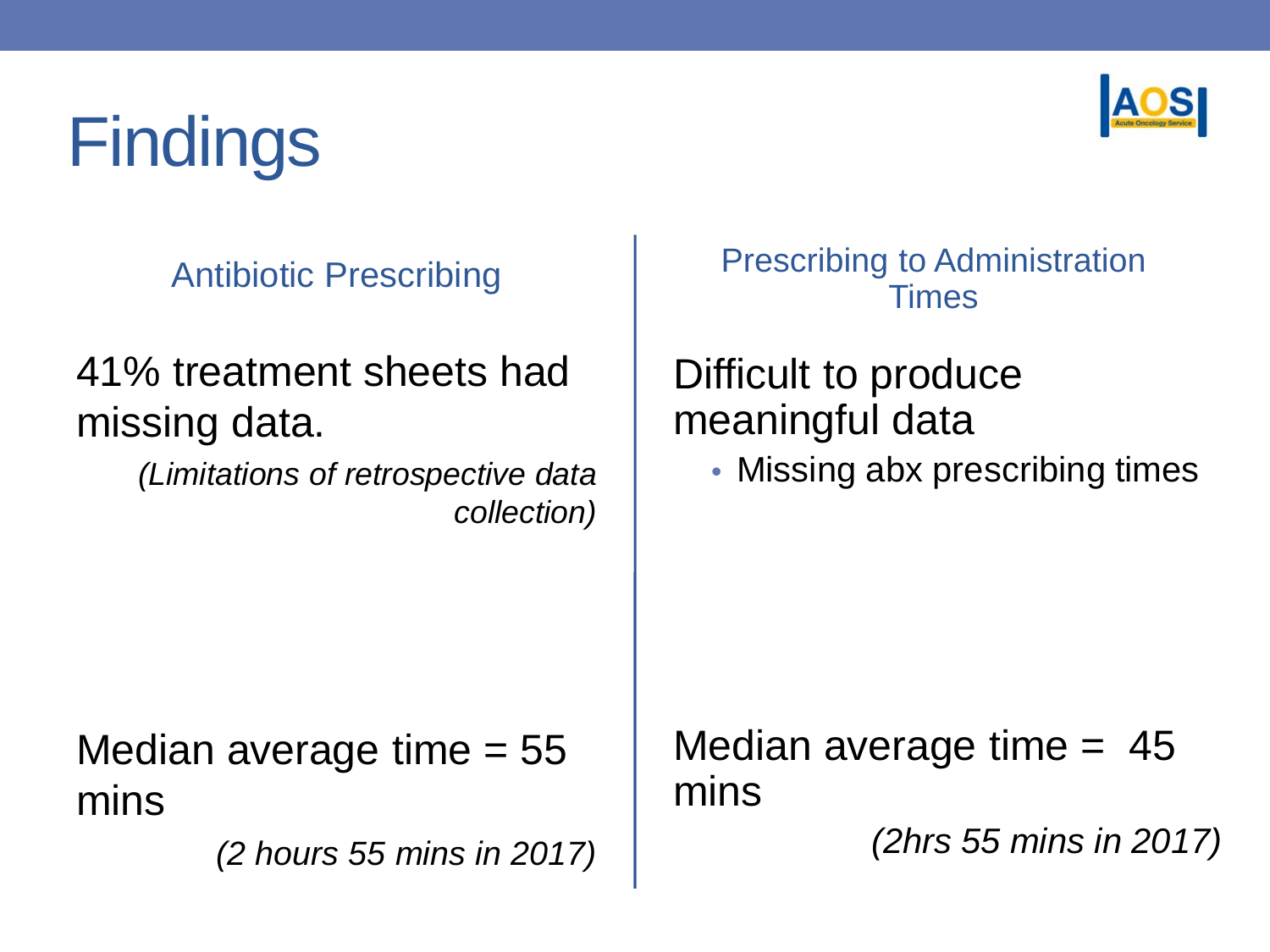Door to Needle Times

Antibiotics administered within 60 mins of presenting to hospital = **46**%

*8.8% in 2017*

Median average time = 1 hours 8 mins

*3 hours 15 mins in 2017*



Mortality Rates

Mortality Rate  $= 2.5\%$ Last years data (3%)

> (NICE mortality rates = 2 to 21%)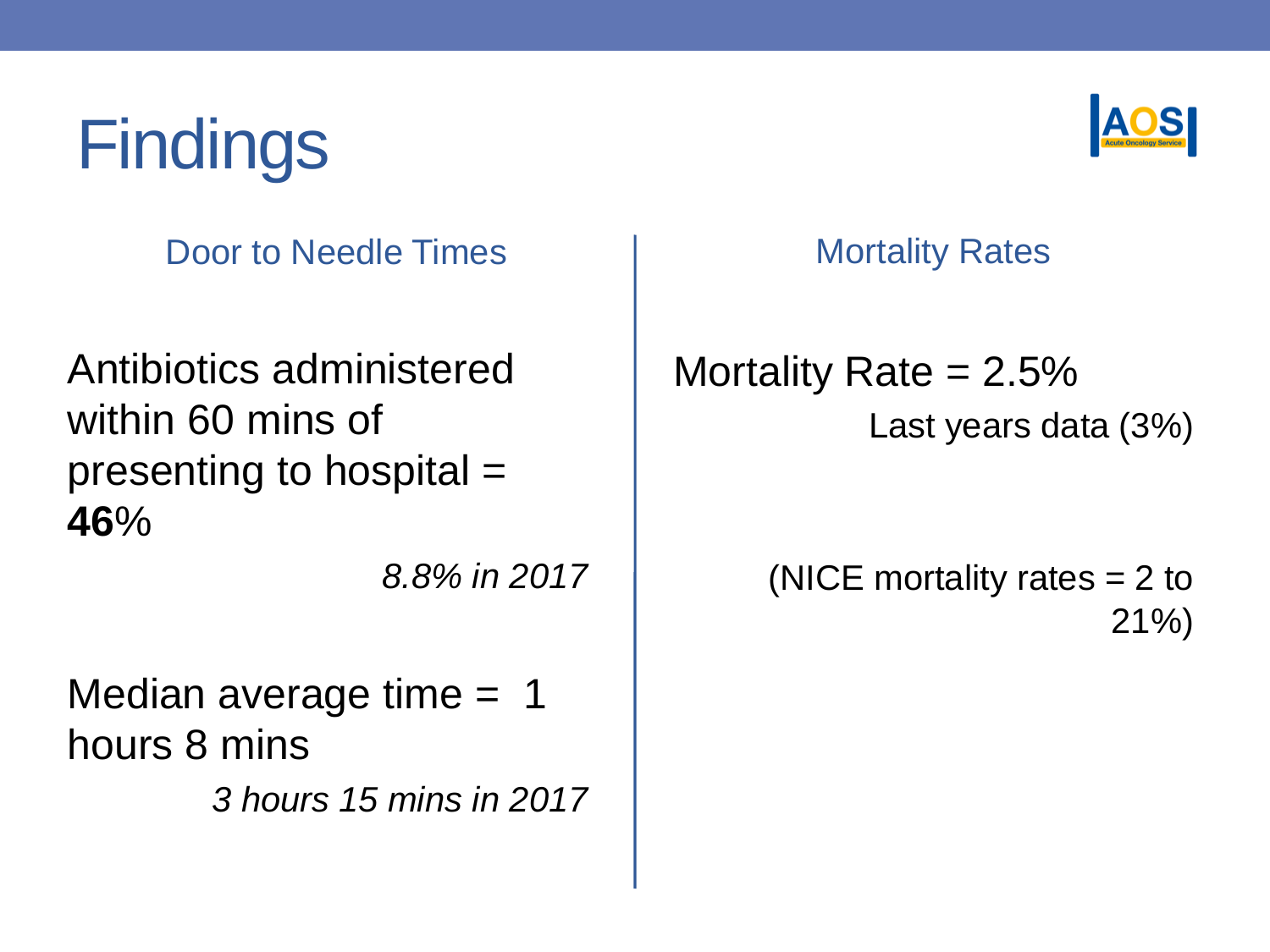### Sepsis Working Group Door to Needle **Compliance**



This includes **all sepsis** admissions through ED & Durnall

S